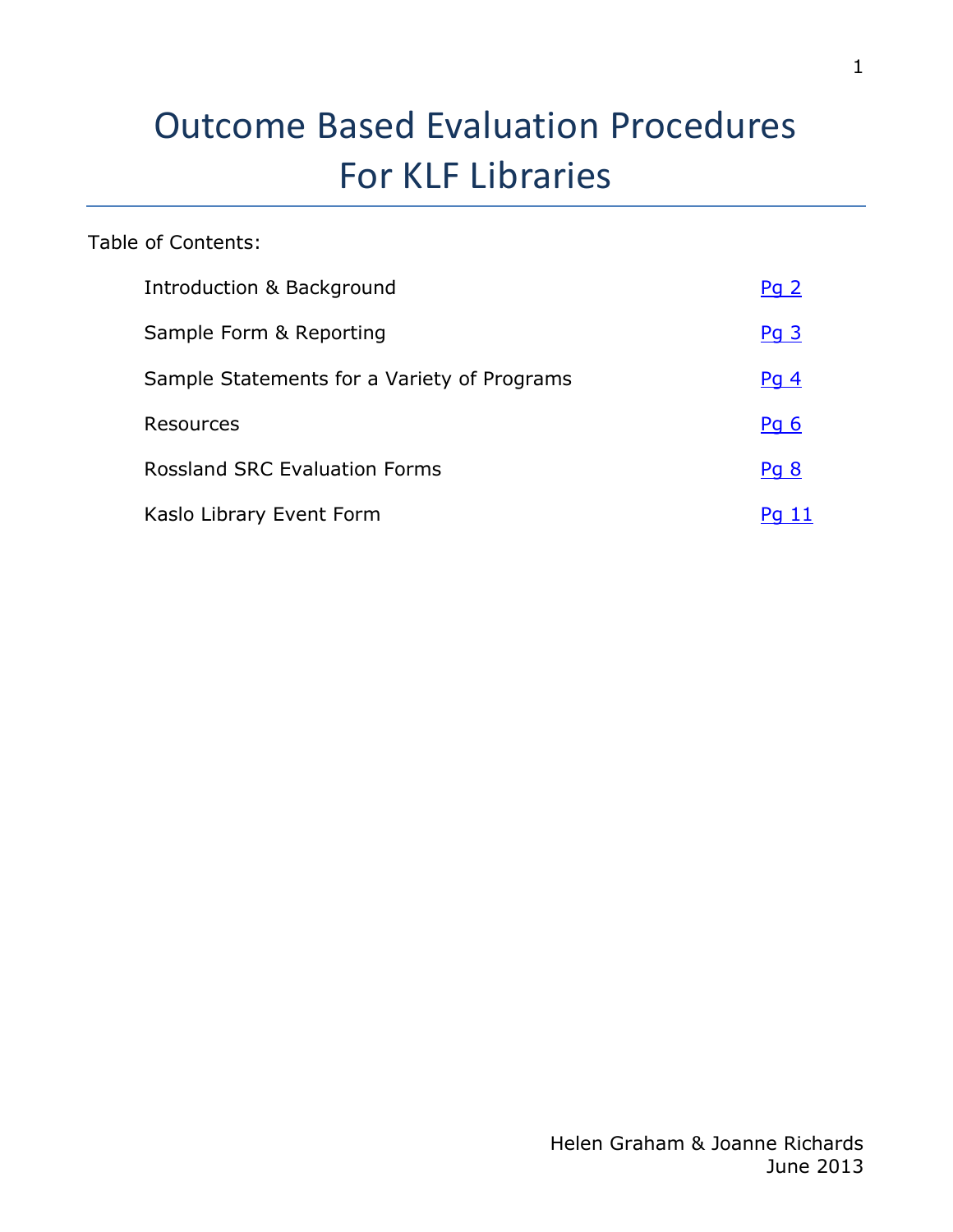# <span id="page-1-0"></span>**Introduction & Background:**

As a follow up to our conversation at the May 2013 LDAG meeting, Helen and I have put together some ideas and example statements that may help you in capturing the outcomes of programs and activities at your library.

In addition, we have included forms developed by Rossland and Kaslo in this package.

More than one approach:

- $\triangleright$  When Helen and I discussed the challenges for gathering information on outcomes, we felt it best to keep the goals tight and the surveys short. (We are aware of the potential for survey fatigue.)
- $\triangleright$  Our goal is to capture short term outcomes. For this, we feel that 3 or 4 statements and a space for comments can capture outcomes, without being a chore for the person filling out the form.
- $\triangleright$  Katie from Rossland has shared a comprehensive survey for the summer reading program. There is one for parents and one for children.
- $\triangleright$  Kaslo shared their survey for an author event.

Suggested Process:

- 1. Set modest and realistic outcomes for your program.
- 2. Select 3 or 4 statements that reflect the outcomes you hope people will take away from the program. We have grouped statements by suggested goals.
- 3. Distribute surveys as appropriate. Please accept that not all participants will be willing to share their opinions. Just make the surveys available to participants.
- 4. For larger projects, like the summer reading club, your library may wish to gather contact info from participants for later follow up.
- 5. The federation's subscription to Survey Monkey is available if this would be helpful. https://www.surveymonkey.com/MyAccount Login.aspx

UN – BCLibrarySurveys, PW – BCl1bf3d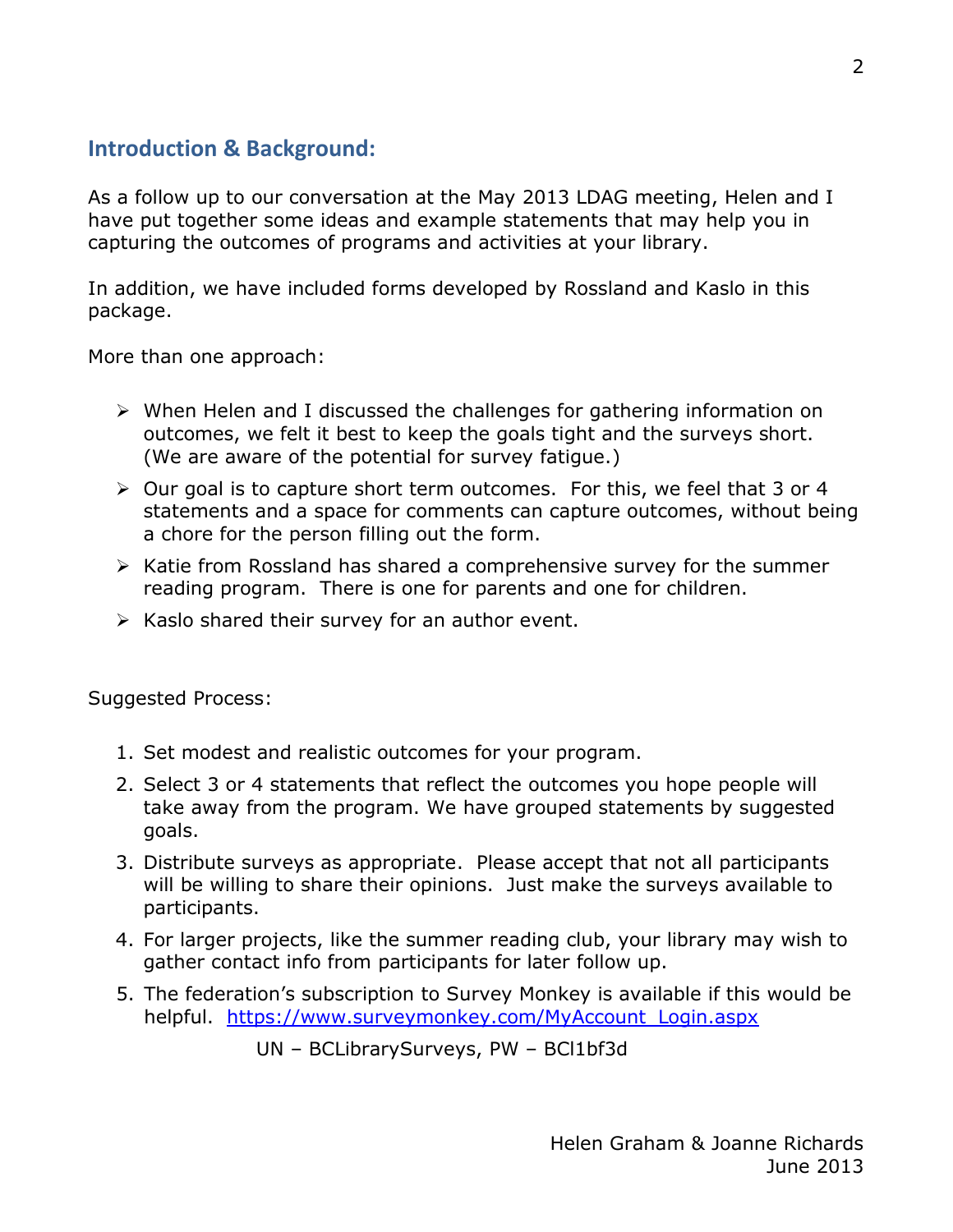# <span id="page-2-0"></span>**Sample Form & Report Record:**

Goals reflected in this response form:

Supporting parents to develop early literacy skills in their child/family Demonstrating library as a valuable community resource

|       | Baby Time/Toddler Program - Parent Feedback                                 |                                                        |                                                                                    |  |  |  |  |
|-------|-----------------------------------------------------------------------------|--------------------------------------------------------|------------------------------------------------------------------------------------|--|--|--|--|
| time. |                                                                             |                                                        | 1) My knowledge of children's books has increased since taking my toddler to story |  |  |  |  |
|       | Agree                                                                       | Disagree                                               | Don't Know                                                                         |  |  |  |  |
|       |                                                                             |                                                        | 2) Meeting other parents has increased my sense of community.                      |  |  |  |  |
|       | Agree                                                                       | <b>Disagree</b>                                        | Don't Know                                                                         |  |  |  |  |
|       |                                                                             | 3) I read to my child more since coming to story time. |                                                                                    |  |  |  |  |
|       | Agree                                                                       | <b>Disagree</b>                                        | Don't Know                                                                         |  |  |  |  |
|       | 4) I take my child to story time because I want him/her to enjoy libraries. |                                                        |                                                                                    |  |  |  |  |
|       | Agree                                                                       | <b>Disagree</b>                                        | Don't Know                                                                         |  |  |  |  |
|       | 5) We welcome your comments on this program or library services.            |                                                        |                                                                                    |  |  |  |  |

## **Reporting:** sample reporting template:

Baby Time/Toddler Story Time

| $#$ of<br>attendees | # of<br>responses |                 | Increased<br>knowledge<br>of books | Increased<br>Sense of<br>Community | More reading<br>with child | Learn to<br>enjoy<br>libraries |
|---------------------|-------------------|-----------------|------------------------------------|------------------------------------|----------------------------|--------------------------------|
| 15                  |                   | Agree           |                                    | $5/7 = 71\%$   $4/7 = 57\%$        | $7/7 = 100\%$              | $6/7 = 86%$                    |
|                     |                   | <b>Disagree</b> |                                    | $1/7 = 14\%$                       |                            |                                |
|                     |                   |                 | Don't know $ 2/7 = 28\% $          | $1/7 = 14\%$                       |                            | $1/7 = 14\%$                   |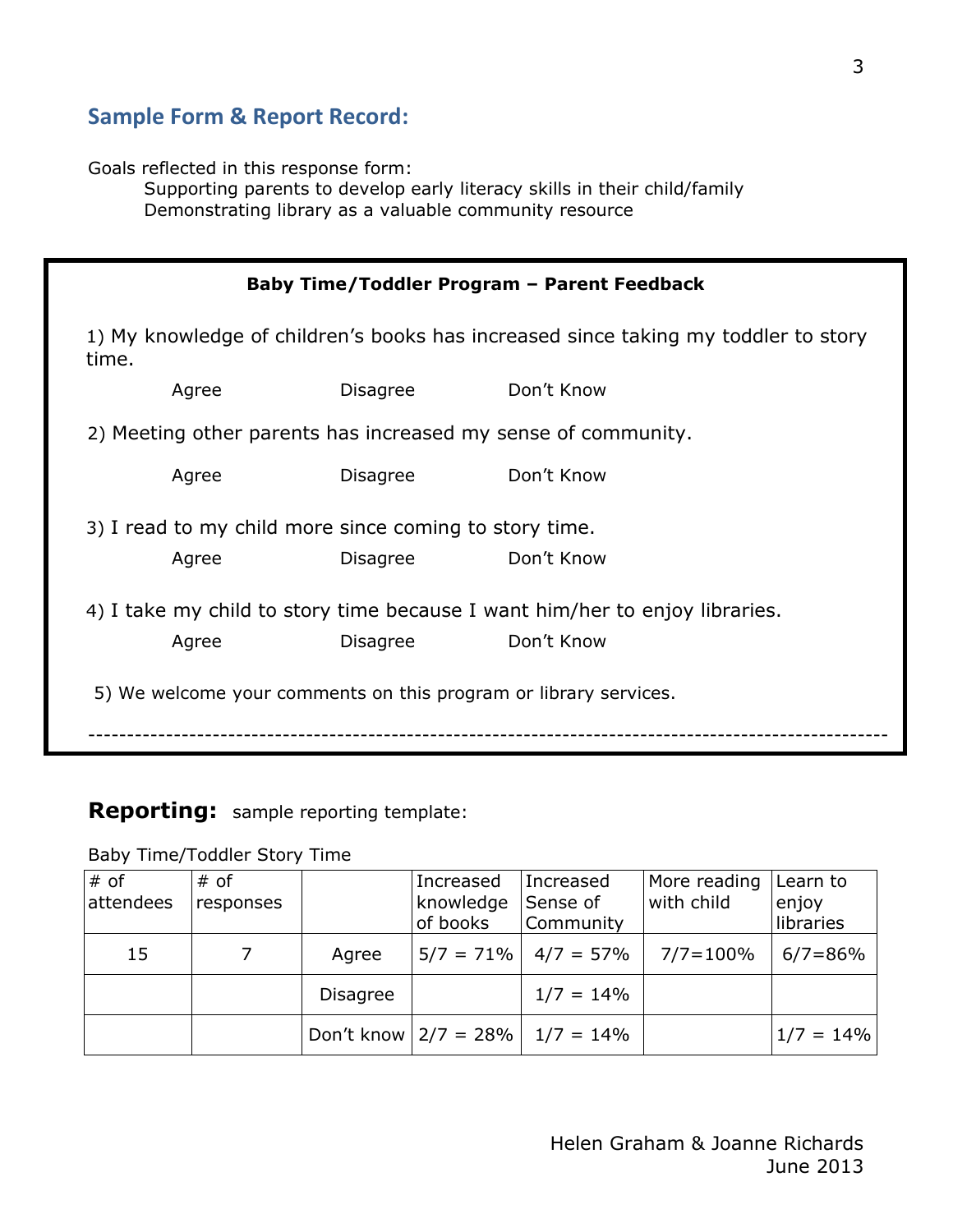# <span id="page-3-0"></span>**Sample Statements for a Variety of Programs**

## **A. Baby/Toddler Programs**

#### **Goal –** supporting early literacy skills

- 1. My knowledge of children's books has increased since taking my toddler to story time.
- 2. My child and I enjoy the rhymes and songs we learn at (*name of baby time program, or story time*).
- 3. I read to my child more since coming to story time.

**Goal –** demonstrating community support of social development

- 4. Meeting other parents has increased my sense of community.
- 5. Story time (or baby time) has had a positive influence on my child's social development.

**Goal –** demonstrating support & value of library services in your community.

6. I take my child to story time because I want him/her to develop an appreciation for libraries.

#### **General -**

7. This program has given me a greater understanding of  $\blacksquare$ 

### **B. Children's Programs – SRC – Parent Feedback**

#### **Goal** – supporting literacy

- 1. The Summer Reading Club encouraged my child to read.
- 2. Reading during the summer has helped my child at school this year.
- 3. My child reads for pleasure.
- 4. My child uses the library throughout the year.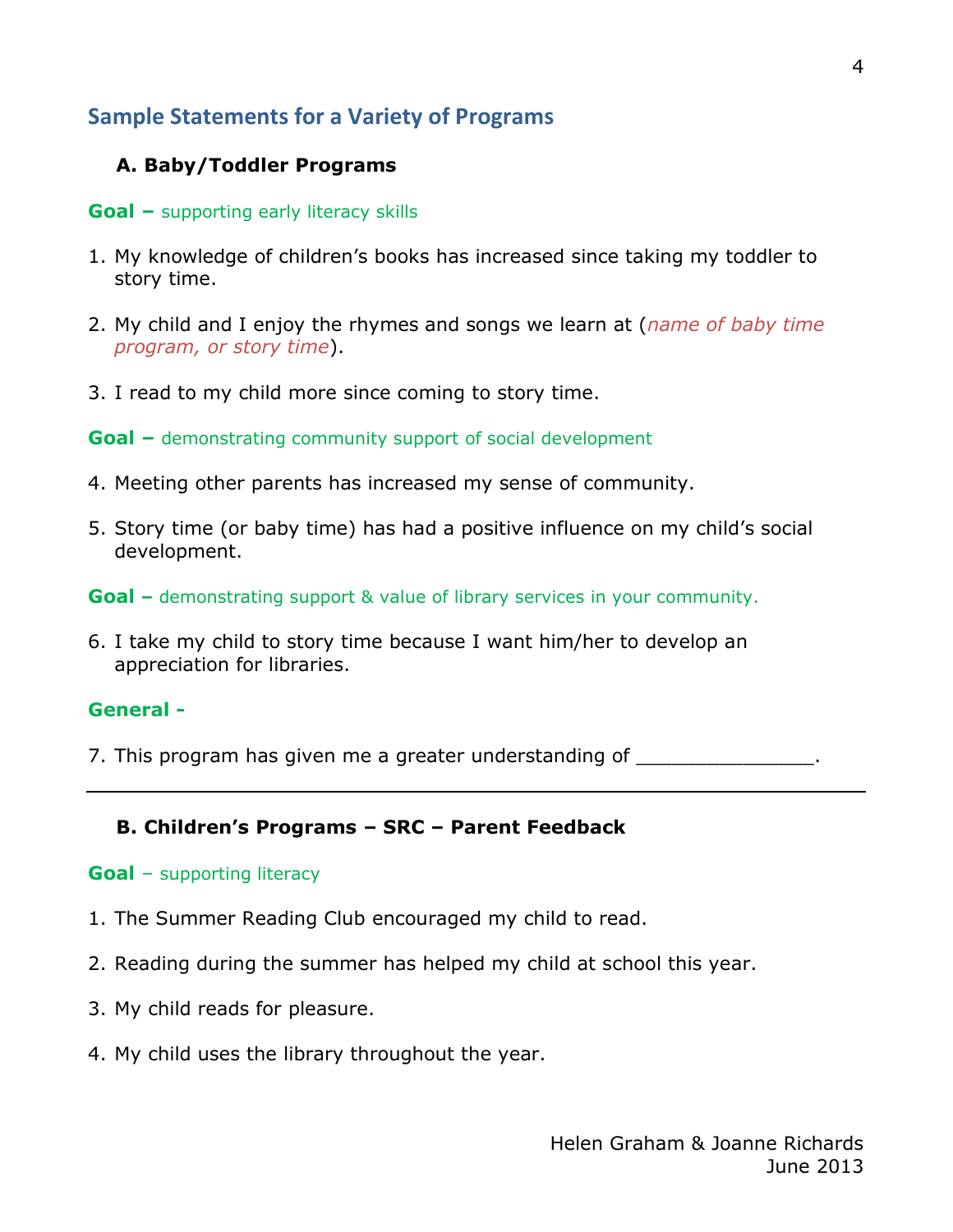**Goal** – demonstrating support & value of library services in your community.

- 5. I would recommend the Summer Reading Club to other parents.
- 6. My child talks enthusiastically about going to the library.
- 7. My child attends the Summer Reading Club because I believe libraries are important to communities, particularly for children

## **C. Children's Programs - SRC & Other Events – Children's feedback**

**Goal** – supporting literacy, value of library services for children

- 1. I enjoyed the Summer Reading Club.
- 2. What I liked most was
- 3. I will join the Summer Reading Program next year.
- 4. I enjoy sharing my ideas with my friends.
- 5. I will read this author's books now that I've met him/her.

## **D. Teacher's Evaluation of Programs**

### **Goal** – building community partnership, supporting education in our community

- 1. I would recommend library visits to other teachers.
- 2. Children in my class learned and were inspired by this presentation.
- 3. This presentation contributed to learning outcomes for my class.
- 4. Sharing programs with the library increases our school's appreciation of community

## **A. Literacy or Other Service Providers Using Library Space**

**Goal** – building community partnership, supporting education in our community

5

Helen Graham & Joanne Richards June 2013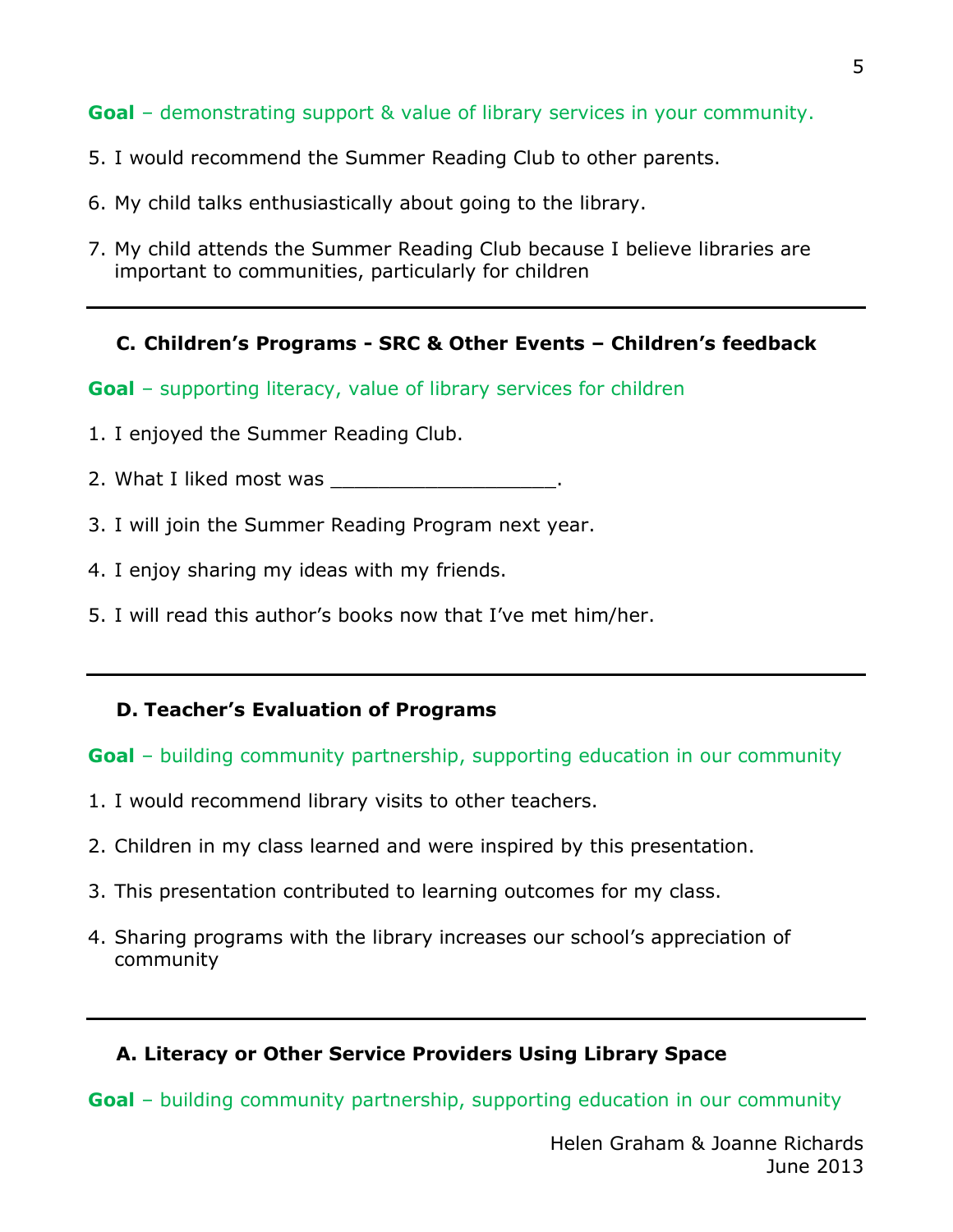- 1. Access to library facilities and resources is important to our program.
- 2. People attending my program feel comfortable at the library.
- 3. Cost of accessing library space is reasonable.
- 4. We/I believe the library enhances our community and is an important hub for the community.

## **B. Adult Programs**

**Goal** – demonstrating support & value of library services in your community.

- 1. I feel more attached to my community after attending this program.
- 2. The presentation was a worthwhile cultural event in my community.
- 3. I attended because I believe that libraries are an important part of my community.
- 4. I am a regular library user.

### **Goal** – support for informal learning opportunities

- 5. I enjoy meeting authors and learning about the writing process.
- 6. Author presentations enrich my library experience.
- 7. Libraries offer lifelong, equitable learning opportunities and this program is a reflection of that.
- 8. This was a valuable learning experience for me.
- 9. This was a subject I didn't know much about before, but the information is very beneficial to me.
- 10. The library setting makes learning more comfortable for me.
- **Goal** demonstrating community support for social value of the library
- 11. This workshop gave me the opportunity to connect with like-minded people in my community.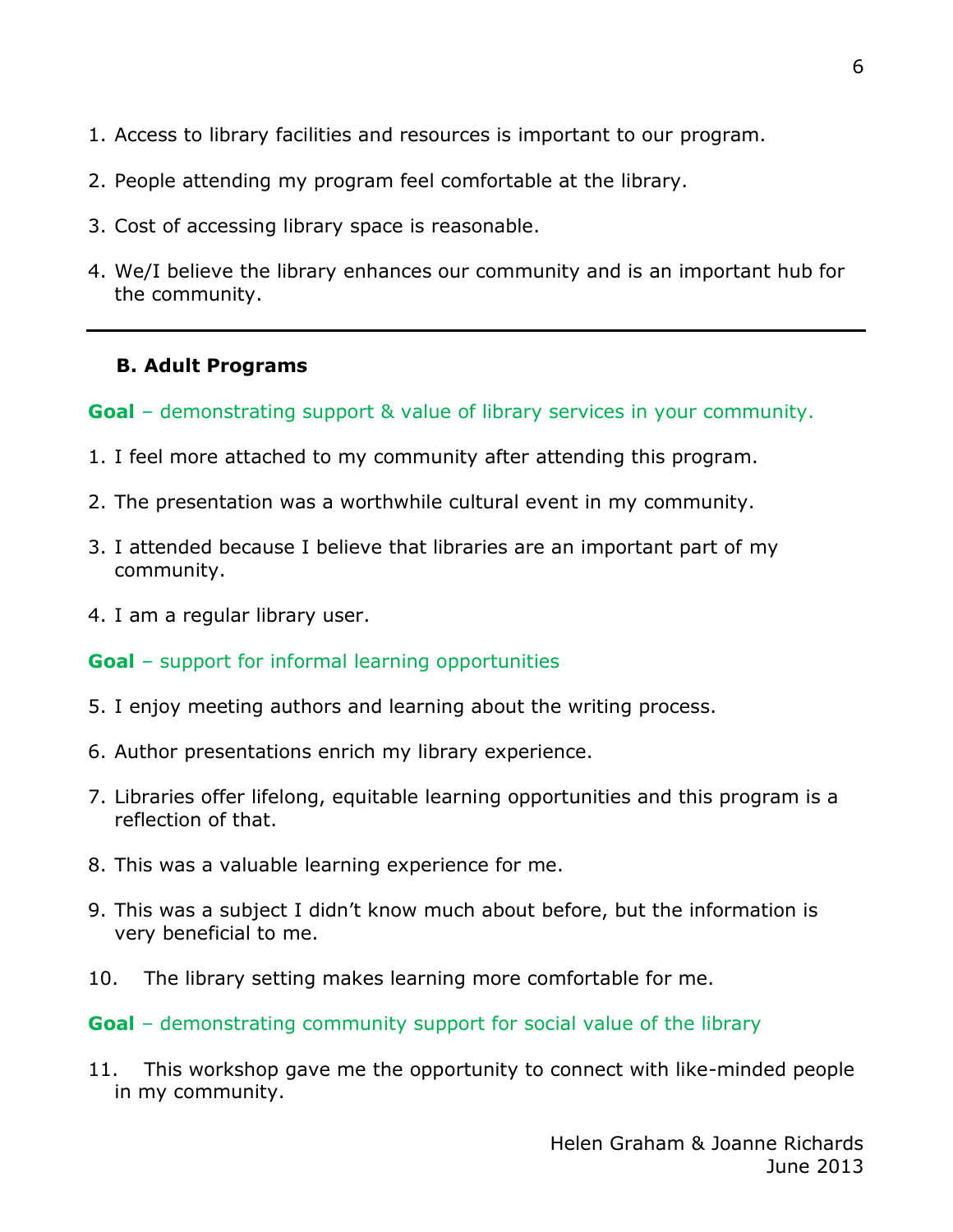- 12. Having the workshop at the Library made it more accessible for me.
- 13. Library programs are a great way to meet people.
- 14. The affordability of library programs is very important to me.
- 15. I will read this author's books now that I've met him/her.
- 16. Meeting this author has encouraged me to

**Goal** – developing computer literacy skills in adult (senior) population.

- 17. I have more confidence asking computer questions now.
- 18. I am looking forward to coming to the library to practice my new found computer skills. (yes – no - have a my own computer)

## <span id="page-6-0"></span>**Resources**

- [http://commons.bclibraries.ca/knowledge-base-topic/planning/](http://www.shapingoutcomes.org/)
	- o <http://www.shapingoutcomes.org/>\*\*\*
	- o <http://library.utah.gov/grants/lsta/evaluation.html>
	- o [Splash and Ripple: Using Outcome Based Using Outcomes to Design &](http://www.hc-sc.gc.ca/ahc-asc/alt_formats/pacrb-dgapcr/pdf/finance/contribution/splash-ricochet-eng.pdf)  [Guide Community Work](http://www.hc-sc.gc.ca/ahc-asc/alt_formats/pacrb-dgapcr/pdf/finance/contribution/splash-ricochet-eng.pdf)

\*\*\* - this link with the handout from the LDAG meeting – *"We Read! Summer Program"*

From Kathy Anderson:

• <http://mblc.state.ma.us/grants/lsta/manage/obe/>

See at bottom

• So What? Using Outcome-Based Evaluation to Assess the Impact of Library Services.

From Katie Albright:

<span id="page-6-1"></span><http://www.colapublib.org/eDocuments/EvalSRP-2001.pdf> <http://www.halifaxpubliclibraries.ca/webarchives/2002summer/parentsurvey.html>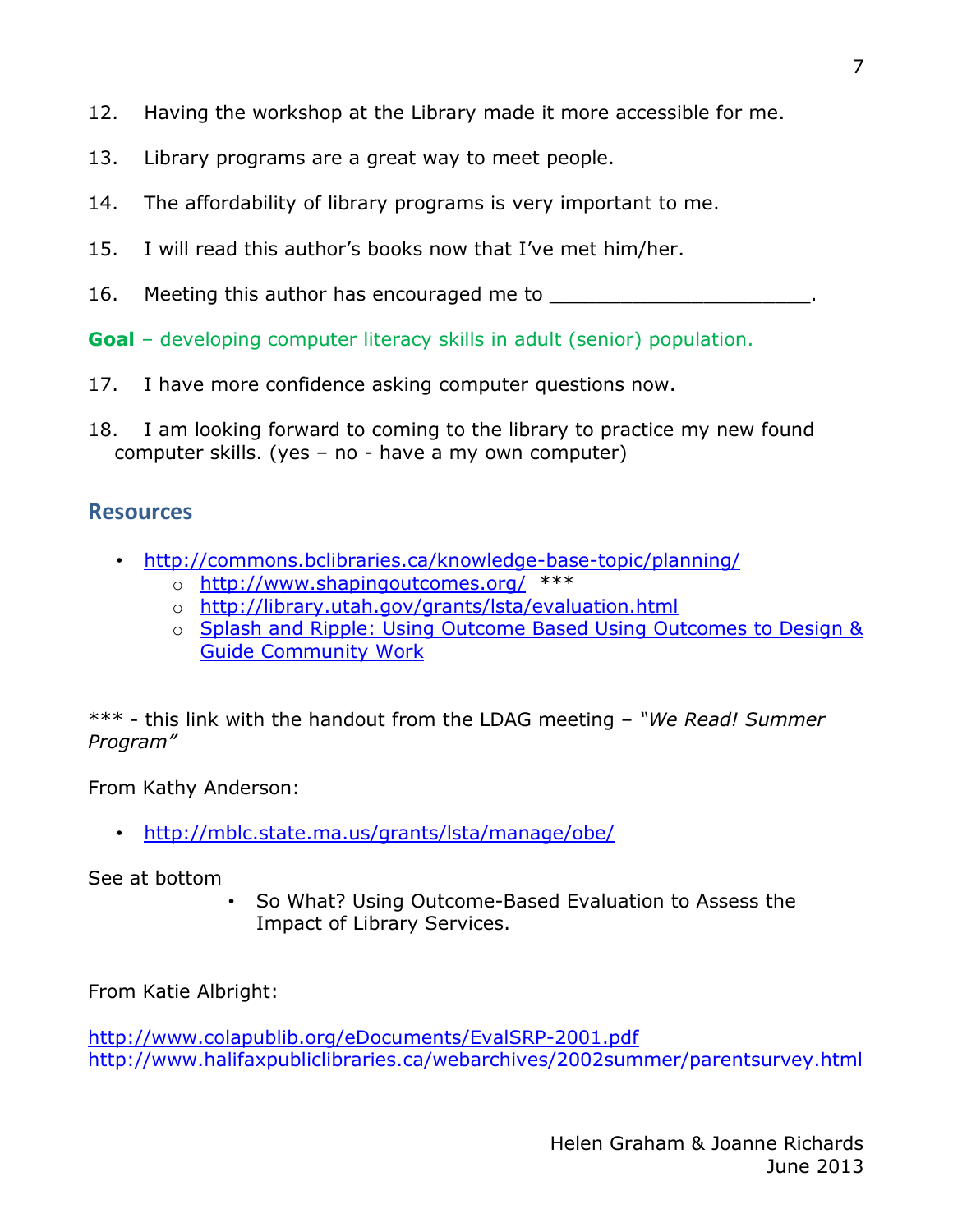| <b>Rossland Public Library</b><br>Summer Reading Club 2013 |         |
|------------------------------------------------------------|---------|
| <b>Parent/Caregiver Evaluation Form</b>                    | IMMER   |
| In September 2013, my child will be in:                    | READING |
| Pre-Primary<br>Primary<br>Grade                            |         |

My child read (number)\_\_\_\_\_\_\_\_\_\_\_\_ books this summer.

**Why did you register your child to participate in the Summer Reading Club? Please check as many as apply.**

| My child wanted to join on her/his own and asked to participate.           |  |
|----------------------------------------------------------------------------|--|
| We are regular library users and want to stay active during the summer.    |  |
| I believe the program has a positive impact on my child's reading success. |  |
| The summer reading club is a free, fun summer activity.                    |  |
| Other (please specify):                                                    |  |

#### **Please answer each question by using the scale provided. Check the box that best matches your answer to each question.**

|                                                                                       | <b>Never</b> | $0 - 4$ | $5 - 9$ | $10 - 14$ | $15+$ | Don't<br>Know |
|---------------------------------------------------------------------------------------|--------------|---------|---------|-----------|-------|---------------|
| Before the Summer Reading Club how many hours a<br>week did your child read?          |              |         |         |           |       |               |
| How many hours a week did your child read this<br>summer?                             |              |         |         |           |       |               |
| Before the Summer Reading Club how many hours a<br>week did you read with your child? |              |         |         |           |       |               |
| How many hours did you read with your child this<br>summer?                           |              |         |         |           |       |               |
| I like to read.                                                                       |              |         |         |           |       |               |
| I read better now than I did in school last year.                                     |              |         |         |           |       |               |
| I read at home.                                                                       |              |         |         |           |       |               |
| Someone helps me read.                                                                |              |         |         |           |       |               |
| I like reading with other people.                                                     |              |         |         |           |       |               |
| I read during the summer.                                                             |              |         |         |           |       |               |
| I will read for fun after school in September.                                        |              |         |         |           |       |               |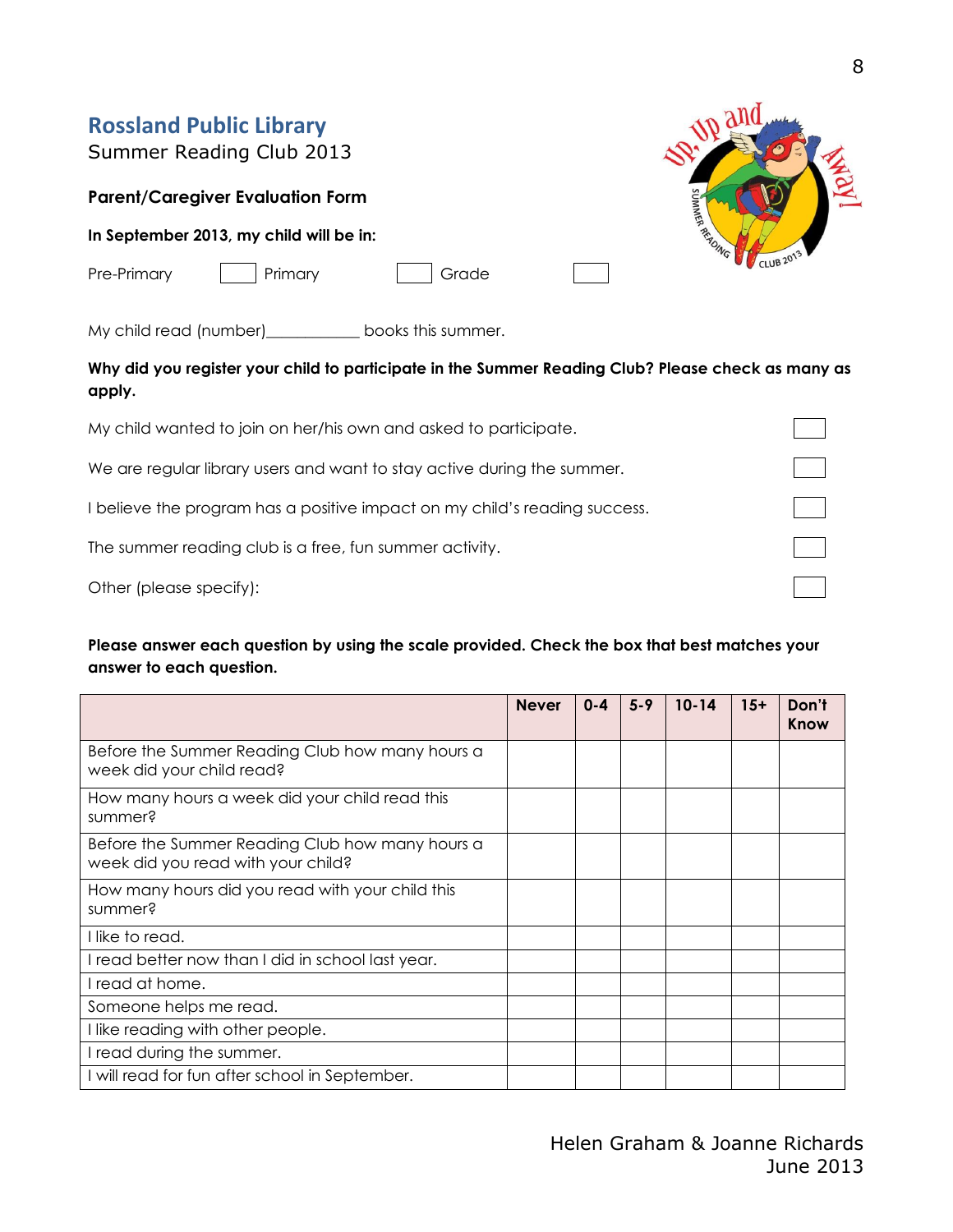|                                                                                              | Strongly<br>agree | Agree | <b>Disagree</b> | Strongly<br>disagree |
|----------------------------------------------------------------------------------------------|-------------------|-------|-----------------|----------------------|
| My child's reading skills have improved over the<br>summer.                                  |                   |       |                 |                      |
| My child enjoys reading now more than before the<br>Summer Reading Club.                     |                   |       |                 |                      |
| My child was enthusiastic about participating in<br>the Summer Reading Club.                 |                   |       |                 |                      |
| My child enjoys the Summer Reading Club reading<br>activities.                               |                   |       |                 |                      |
| The incentives and awards offered by the Summer<br>Reading Club encouraged my child to read. |                   |       |                 |                      |
| will continue to make time to read to my child in<br>the future.                             |                   |       |                 |                      |

|                                                                | <b>Never</b> | <b>Sometimes</b> | <b>Always</b> |
|----------------------------------------------------------------|--------------|------------------|---------------|
| How often do you attend reading activities with your<br>child? |              |                  |               |

**How do you think this program will benefit your child?**

#### **As a parent/guardian, what do you like best about the program?**

**Is there any aspect of the program that you or your child dislike? If yes, do you have any suggestions for improvement?**

**May we use your comments to promote the Summer Reading Club and Rossland Public Library?**

No \_\_\_\_ Yes \_\_\_\_\_ Name (optional): \_\_\_\_\_\_\_\_\_\_\_\_\_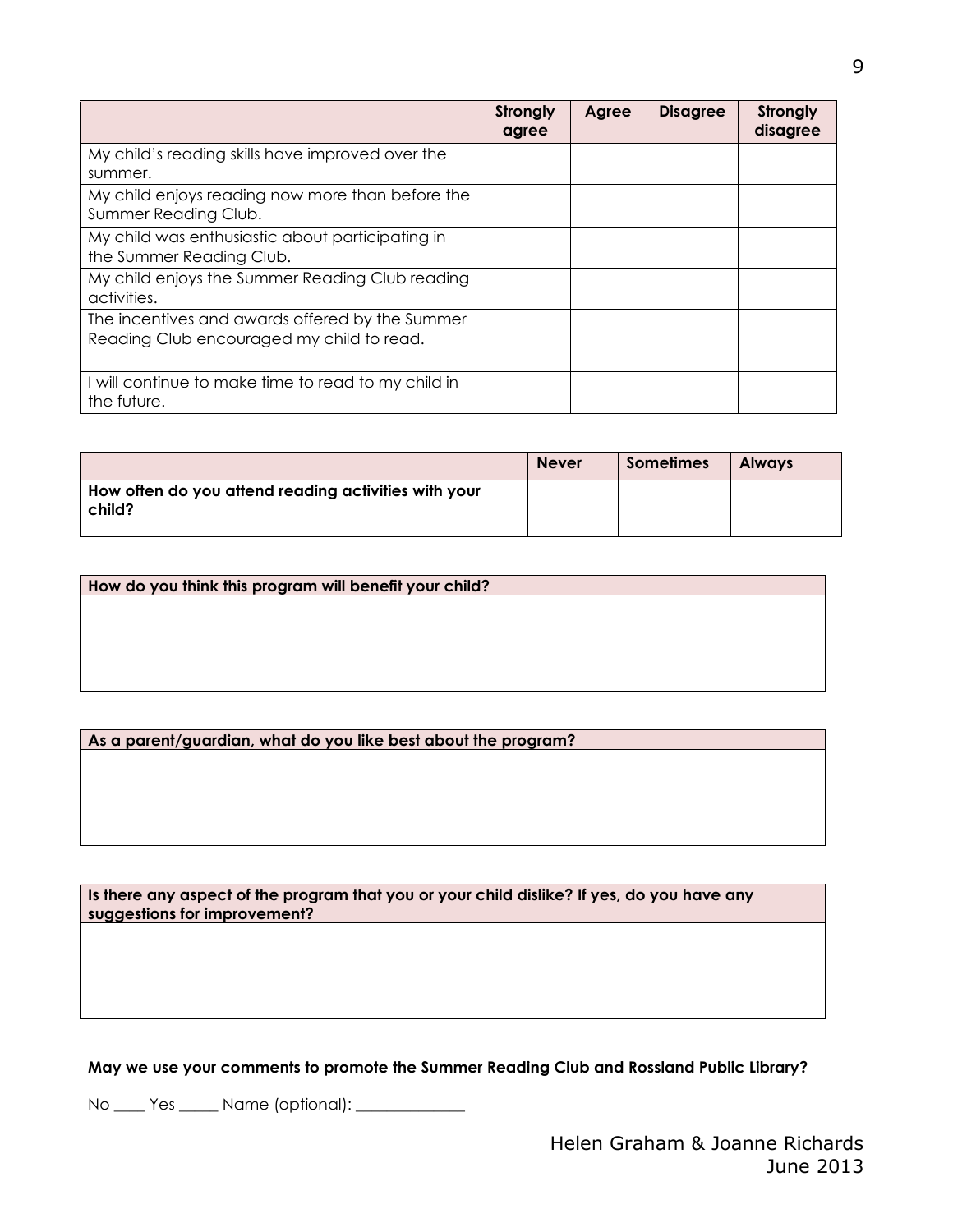**Rossland Public Library** 

**Summer Reading Club 2013**

#### **Participant Evaluation**

 $\sqrt{2}$ 

In September, what grade will you be in? \_\_\_\_\_\_\_\_\_\_\_\_



| Read each sentence and put an X under<br>your answer | <b>YES</b> | <b>NO</b> |
|------------------------------------------------------|------------|-----------|
| I like going to the library.                         |            |           |
| I read at the library.                               |            |           |
| I like the summer reading club.                      |            |           |
| The summer reading club helps me learn               |            |           |
| to read.                                             |            |           |
| I like to read.                                      |            |           |
| I read better now than I did in school last          |            |           |
| year.                                                |            |           |
| I read at home.                                      |            |           |
| Someone helps me read.                               |            |           |
| I like reading with other people.                    |            |           |
| I read during the summer.                            |            |           |
| I will read for fun after school in                  |            |           |
| September.                                           |            |           |

How many books did you read this summer?



**Would you like to share anything else with us?**